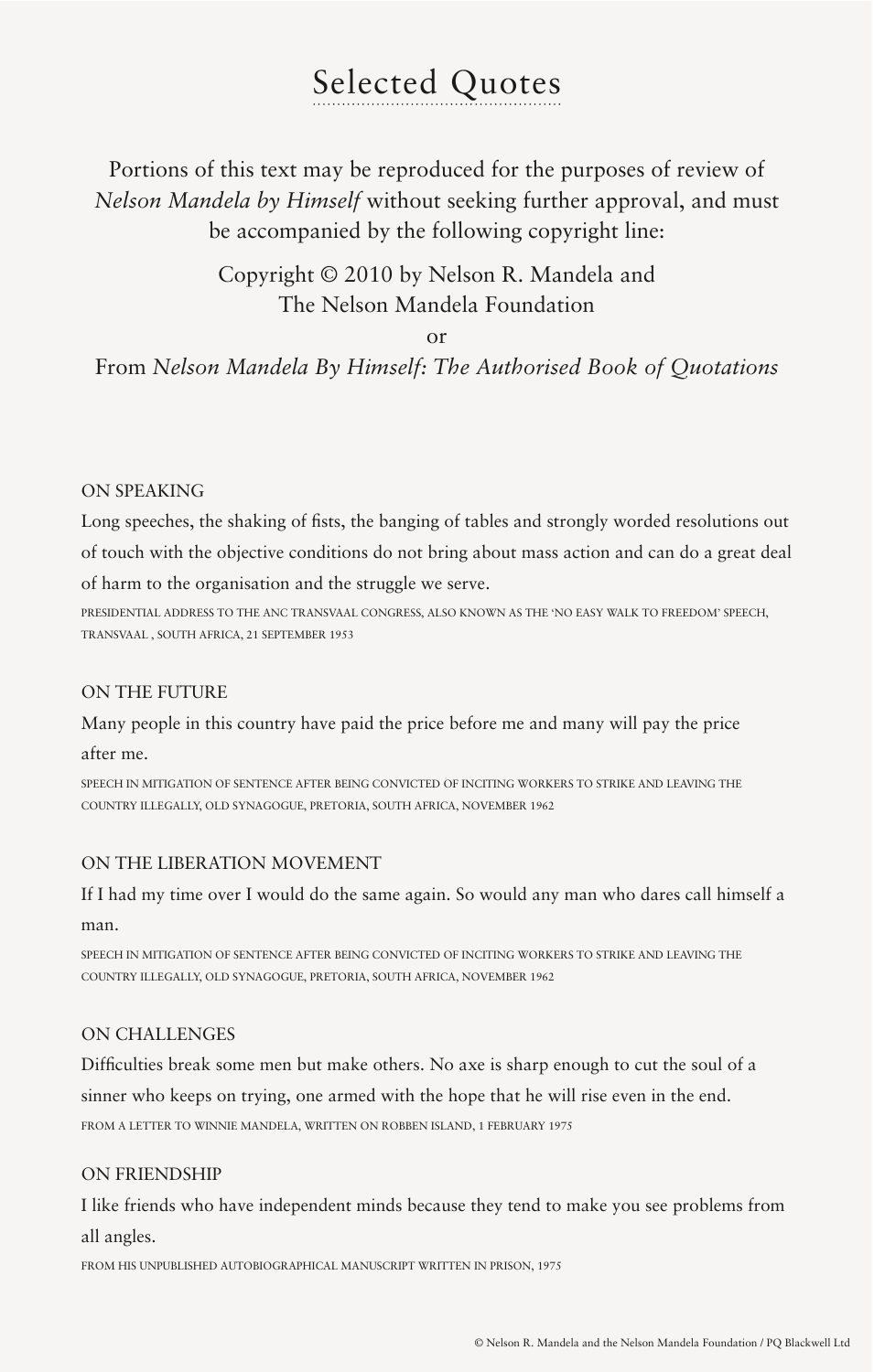# ON EQUALITY

I have never regarded any man as my superior, either in my life outside or inside prison. FROM A LETTER TO GENERAL DU PREEZ, COMMISSIONER OF PRISONS, WRITTEN ON ROBBEN ISLAND, CAPE TOWN, SOUTH AFRICA, 12 JULY 1976

#### ON TIME

I never think of the time I have lost. I just carry out a programme because it's there. It's mapped out for me. FROM A CONVERSATION WITH RICHARD STENGEL, 3 MAY 1993

# ON DEATH

Death is something inevitable. When a man has done what he considers to be his duty to his people and his country, he can rest in peace. I believe I have made that effort and that is, therefore, why I will sleep for the eternity. FROM AN INTERVIEW FOR THE DOCUMENTARY *MANDELA*, 1994

#### ON IDEOLOGY

I had no specific belief except that our cause was just, was very strong and it was winning more and more support. ROBBEN ISLAND, CAPE TOWN, SOUTH AFRICA, 11 FEBRUARY 1994

#### ON FREEDOM OF EXPRESSION

A critical, independent and investigative press is the lifeblood of any democracy. The press must be free from state interference. It must have the economic strength to stand up to the blandishments of government officials. It must have sufficient independence from vested interests to be bold and inquiring without fear or favour. It must enjoy the protection of the constitution, so that it can protect our rights as citizens.

AT THE INTERNATIONAL PRESS INSTITUTE CONGRESS, 14 FEBRUARY 1994

# ON CHARACTER

It is in the character of growth that we should learn from both pleasant and unpleasant experiences.

FOREIGN CORRESPONDENTS' ASSOCIATION'S ANNUAL DINNER, JOHANNESBURG, SOUTH AFRICA, 21 NOVEMBER 1997

# ON LEADERSHIP

Real leaders must be ready to sacrifice all for the freedom of their people. CHIEF ALBERT LUTHULI CENTENARY CELEBRATIONS, KWADUKUZA, KWAZULU-NATAL, 25 APRIL 1998, SOUTH AFRICA

#### ON WORDS

It is never my custom to use words lightly. If twenty-seven years in prison have done anything to us, it was to use the silence of solitude to make us understand how precious words are and how real speech is in its impact on the way people live and die.

CLOSING ADDRESS 13TH INTERNATIONAL AIDS CONFERENCE, DURBAN, SOUTH AFRICA, 14 JULY 2000